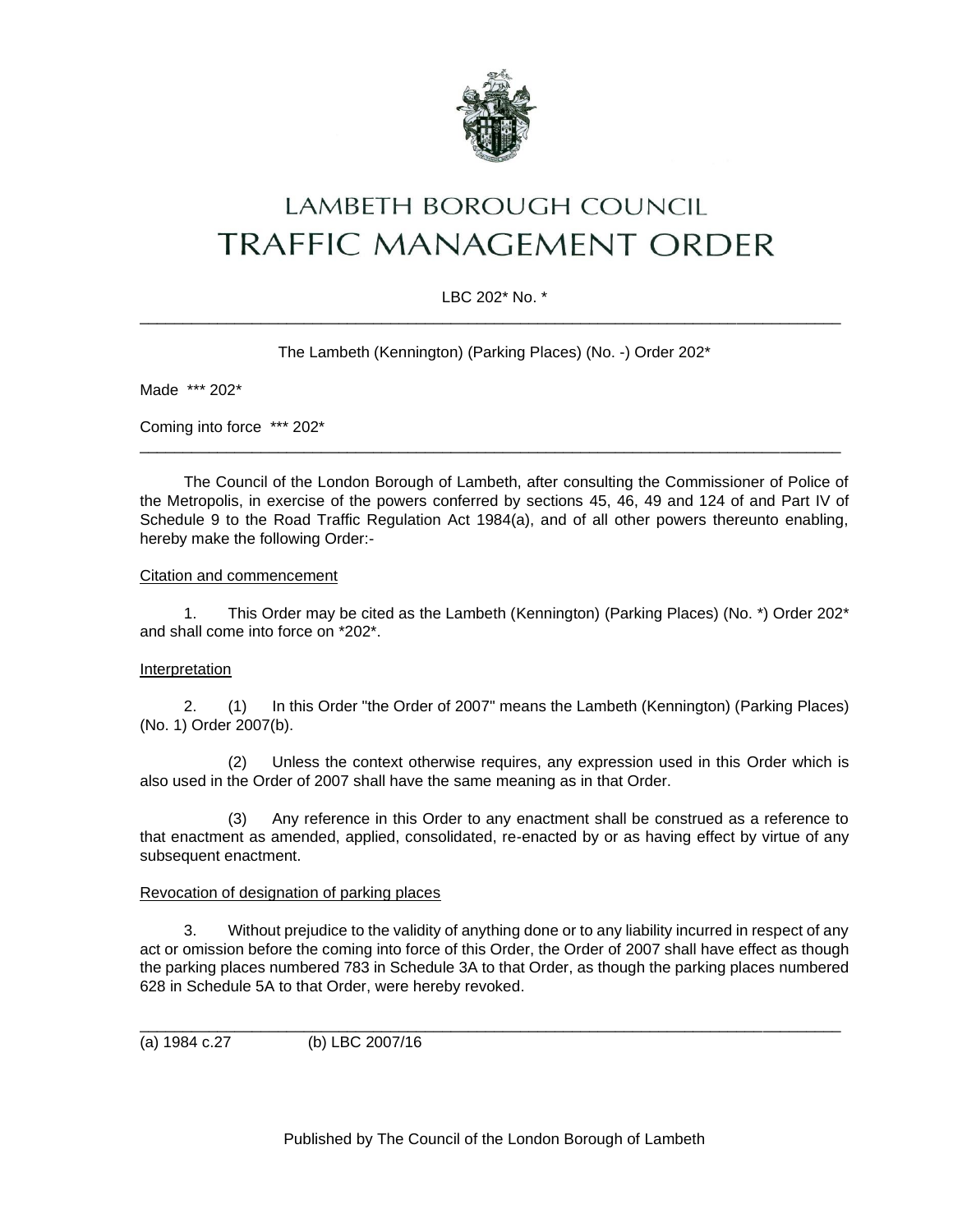## Designation of parking places and application of the Order of 2007 thereto

4. (1) Each area on a highway comprising the length of carriageway of a street specified in column 2 of Schedule 1, 2, 3, 4, 5, 6 or 7 to this Order and bounded on one side of that length by the edge of the carriageway and on the other sides by a white line marking is designated as a parking place.

(2) The reference in this Article to a white line marking shall be construed as a reference to the white line marking (either broken or continuous) provided for in Schedule 7 to the Traffic Signs Regulations and General Directions 2016(a) or, if applicable, authorised by the Secretary of State by virtue of section 64 of the Road Traffic Regulation Act 1984.

(3) The provisions of the Order of 2007 (other than Articles 3, 16 and 40) shall apply to the areas designated as a parking place by this Order as if in those provisions any reference to a parking place included a reference to the areas designated as a parking place by this Order, and as if any reference to Schedule 3A to the Order of 2007 included a reference to Schedule 1 to this Order, as if any reference to Schedule 5A to the Order of 2007 included a reference to Schedule 2 to this Order.

Placing of traffic signs, etc.

- 5. The Council shall:-
	- (a) place and maintain traffic signs indicating the limits of each parking place referred to in Schedule 1, 2, 3, 4, 5, 6 and 7 to this Order;
	- (b) place and maintain in or in the vicinity of the parking place referred to Schedule 1, 2, 3, 4, 5, 6 and 7 to this Order traffic signs indicating that such parking place may be used during the permitted hours for the leaving only of the vehicles specified in Article 4(2), 4(4), 4(6), 4(7), 4(10), 4(12) and 4(13) respectively of the Order of 2007; and
	- (c) carry out such other work as is reasonably required for the purposes of the satisfactory operation of a parking place.

Dated this \*\*\* day of \*\* 202\*.

Ben Stevens Highway Network Manager

\_\_\_\_\_\_\_\_\_\_\_\_\_\_\_\_\_\_\_\_\_\_\_\_\_\_\_\_\_\_\_\_\_\_\_\_\_\_\_\_\_\_\_\_\_\_\_\_\_\_\_\_\_\_\_\_\_\_\_\_\_\_\_\_\_\_\_\_\_\_\_\_\_\_\_\_\_\_\_

(a) S.I. 2016/36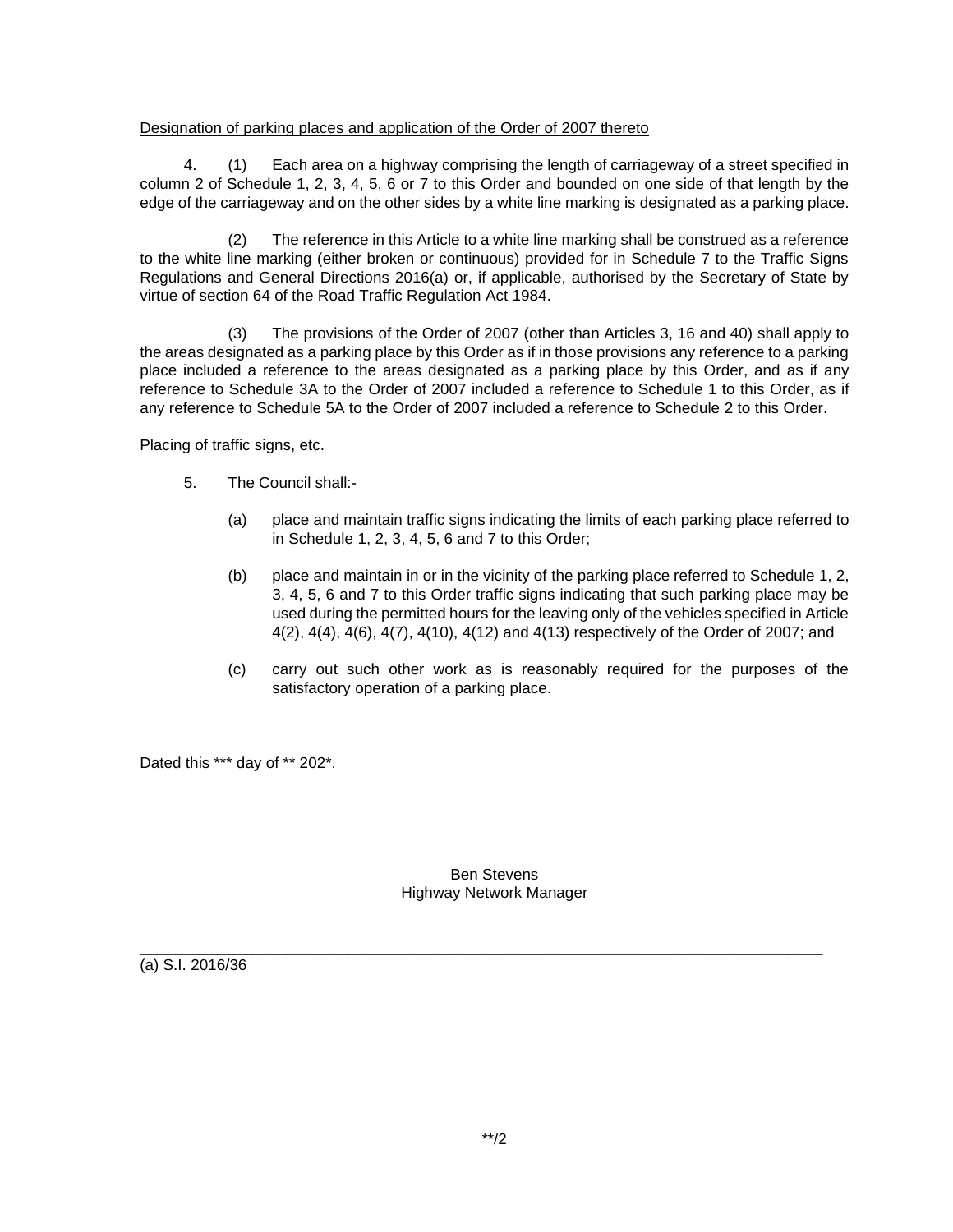#### SCHEDULE 1 (see Article 4)

IN RELATION TO A PARKING PLACE REFERRED TO IN THIS SCHEDULE THE EXPRESSION "PERMITTED HOURS" MEANS THE PERIOD BETWEEN 8.30 A.M. AND 6.30 P.M. ON MONDAYS TO FRIDAYS INCLUSIVE, ANY SUCH DAY NOT BEING CHRISTMAS DAY, GOOD FRIDAY OR A BANK HOLIDAY.

PARKING PLACES IN WHICH A VEHICLE MAY BE LEFT DURING THE PERMITTED HOURS PROVIDED THE VEHICLE DISPLAYS EITHER A VALID HARD COPY MAIN-ZONE RESIDENT'S PERMIT, A VALID HARD COPY SUB-ZONE RESIDENT'S PERMIT A VALID HARD COPY CAR CLUB PERMIT, A VALID HARD COPY VISITOR'S PERMIT OR A VALID HARD COPY TRADE PERMIT, ISSUED IN RESPECT OF THAT VEHICLE, OR THERE APPEARS ON A HAND-HELD DEVICE AN INDICATION THAT AN ELECTRONIC VERSION OF ONE OF THOSE PERMITS OR A FLEXIBLE CAR CLUB PERMIT HAS BEEN GRANTED IN RESPECT OF THAT VEHICLE AND THE PERMIT IS VALID

| No. of<br>parking<br>place | Designated parking place                                                                                                                                                                                                                               | Special<br>manner of<br>standing |
|----------------------------|--------------------------------------------------------------------------------------------------------------------------------------------------------------------------------------------------------------------------------------------------------|----------------------------------|
|                            | 2                                                                                                                                                                                                                                                      | 3                                |
| $\star$                    | RENFREW ROAD, the south-west side, from a point 0.5 metres south-east<br>of a point opposite the common boundary of Nos. 37 and 38 Renfrew Road<br>to a point 7.4 metres north-west of a point opposite the north-western kerb-<br>line of Dugard Way. |                                  |
| $\star$                    |                                                                                                                                                                                                                                                        |                                  |